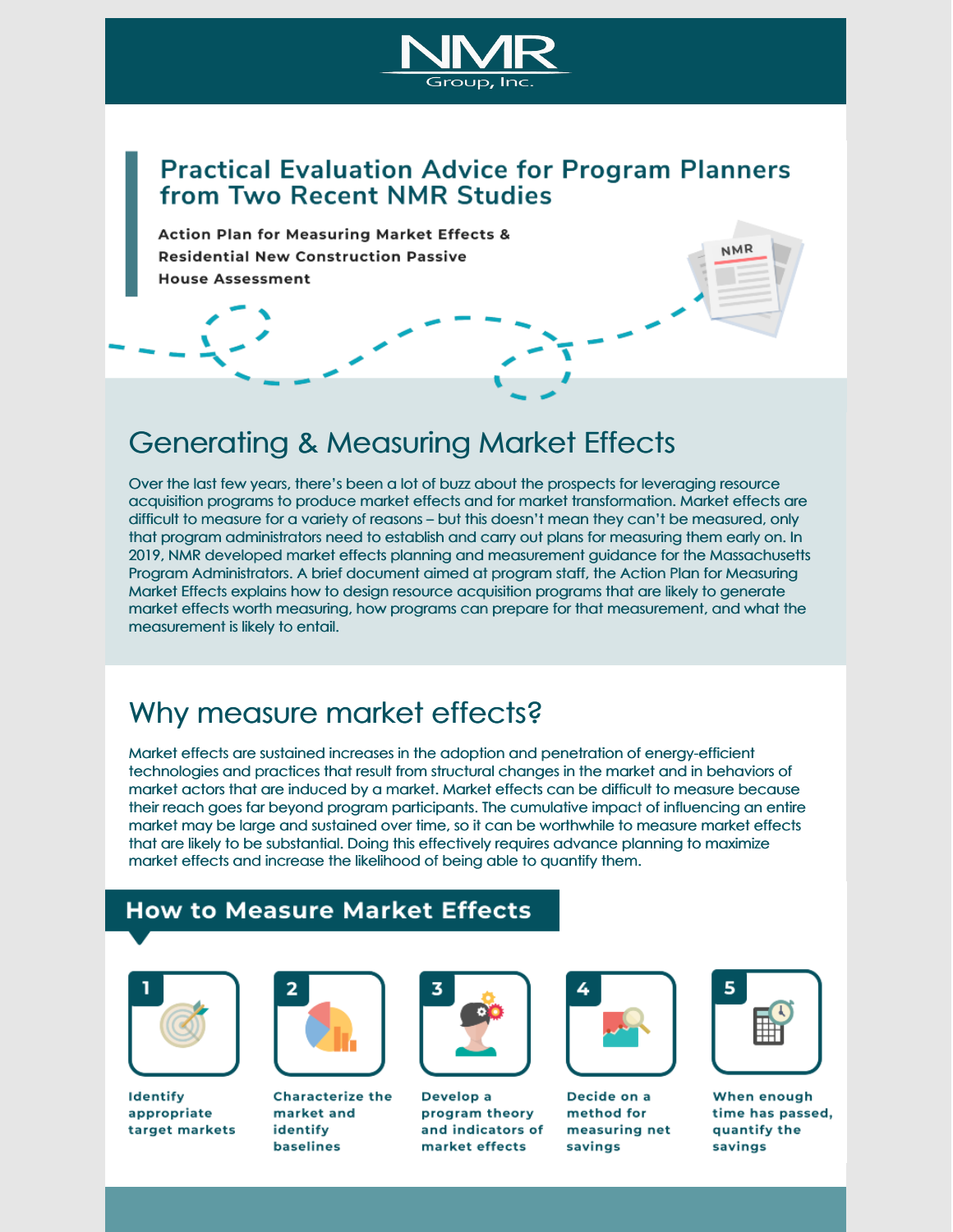## Residential New [Construction](http://ma-eeac.org/wordpress/wp-content/uploads/MA19R05_PassiveHouse_OverallReport_Final_2020.01.06.pdf) Passive House [Assessment](http://ma-eeac.org/wordpress/wp-content/uploads/MA19R05_PassiveHouse_OverallReport_Final_2020.01.06.pdf)

Recently, NMR conducted research for the Massachusetts Program Administrators to support design of a new Passive House offering for the Mass Save Residential New Construction Program, which includes multifamily buildings with five or more units. This included comparing tools to model the energy use of various types of passive homes and conducting in-depth interviews with market actors to better understand the opportunities, barriers, incremental costs, and incentive issues associated with the offering.

### Key Areas of Focus



Model Comparison. Not every energy modeling tool is equally capable of handling the inputs and detail associated with Passive House construction, nor are they equally capable of modeling the baseline conditions for calculating program savings. The Team conducted a detailed comparison of three energy modeling tools for passive multifamily highrise buildings and four tools for passive single- and multifamily low-rise buildings.



Preliminary Potential Savings. To assess the potential that passive design holds for adding to the program's energy savings, The Team derived the average energy savings of the Passive House models from each of the modeling software results and combined these into one overall average savings value for each building type, by end-use. The results showed that the modeled homes meeting passive design standards saved considerably more than the program's current as-built energy models.



In-depth Interviews. The Team interviewed 25 market actors that have experience with Passive House projects. A primary purpose of the interviews was to inform the amount, distribution points, and incentive allocation requirements for promoting Passive Houselevels of new construction in the residential market. The interviews also explored the incremental costs associated with building Passive House-certified projects, which provided valuable insight into the percentage cost increase a Passive House project might present compared to typical new construction practices.

# Read the Full Reports